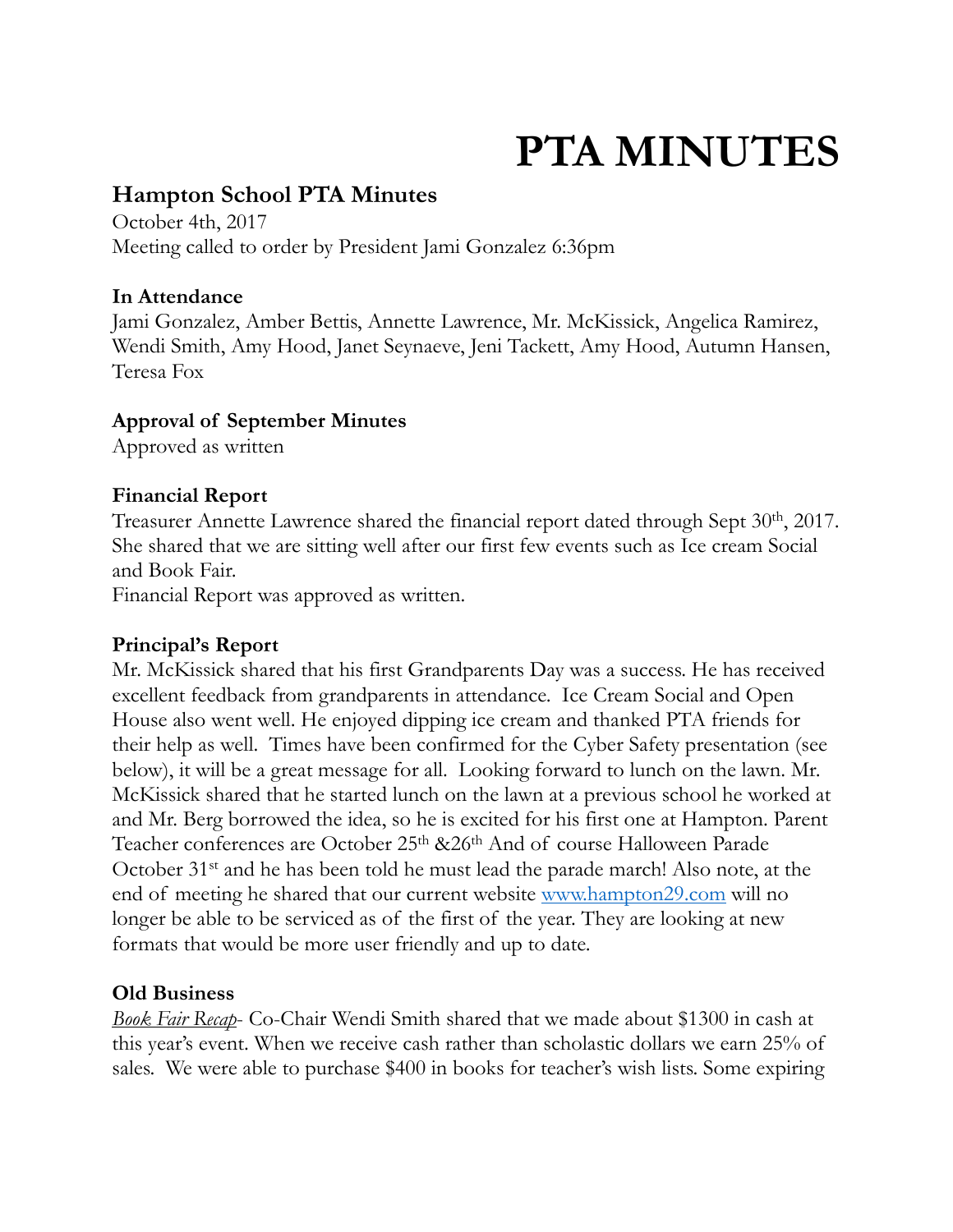scholastic dollars was used for that and we still have \$2000 scholastic dollars to use from last year.

*Ice Cream Social Recap*- Vice President, Amber Bettis shared that it was a successful night. Busy as usual and everyone had a great time and enjoyed lots of special toppings for their ice cream. Ice Cream and Syrups were donated again this year by Rich Smice. Huge Thank you to him. We took spirit wear orders that night too and as of now the webstore is closed for this round of orders. We will open it back up in November for Holiday ordering. Also, President Jami Gonzalez added Kindergarten and 6<sup>th</sup> grade class shirts along with any 7<sup>th</sup> or 8<sup>th</sup> grade replacement shirts have been ordered. Replacement shirts were \$10 to reimburse PTA. It is the same shirt as last year.

#### **New Business**

*Fall Festival* – Co-Chair Annette Lawrence reported that planning is going well. We recently reached out to 8<sup>th</sup> graders to volunteer and instead of a free meal they get \$5 towards their class trip. We are now sitting well with volunteers. The police department does have glow sticks to provide for us. There are 6-7 signed up to make chili for cook-off and lots signed up for cookie bake off. Cookies will be judged by Mr. McKissick, Police Chief, Terry Engel, and Fire Chief, Dave Johnson. Pie eating contest flyers went home and are due back 10/10. Country Corner is donating 100 pie pumpkins and Buffalo Pumpkin Patch is donating 25, all for the pumpkin painting activity.

*Halloween Parties*- Head Room Parent Coordinator, Leesa Schroeder shared via email and read by Amber Bettis, that they are still needing other classroom helpers but will work with the head room parent of those classes individually. They are excited for the first party of the year, Halloween and will be emailing all parents who filled out and returned the slip to help with what they need for their class' party. The Head Room parents will decide what is needed with the help of the teachers from each class. Head room parents for this year are: K-Courtney Elliott, 1st- Wendi Smith, 2nd- Liz Bornhoeft, 3rd Elkins-Jordan Howard, 3rd Moore- Leesa Schroeder, 4th – Angelica Ramirez, 5th – Janet Seynaeve, Jr High- Jeni Tackett and LuAnn Culver. *Community Helpers/Cyber Safety* – K-2<sup>nd</sup> grades will have a community helper event the same day as the older grades cyber safety event. In the morning from 9-10:30, on the playground, they will go around to different tables for various community helpers and learn how they help us. Already confirmed are, Fire Dept, Police Dept, Dental Hygienist, Illinewick Ranger, Ruff Life Animal Rescue, and Crossfit Port Byron. For Cyber Safety, 3rd-5th graders will have a 1hour presentation from 1-2pm,  $6<sup>th</sup>$  -8<sup>th</sup> graders from 2-3pm and parents are invited that evening to hear presentation